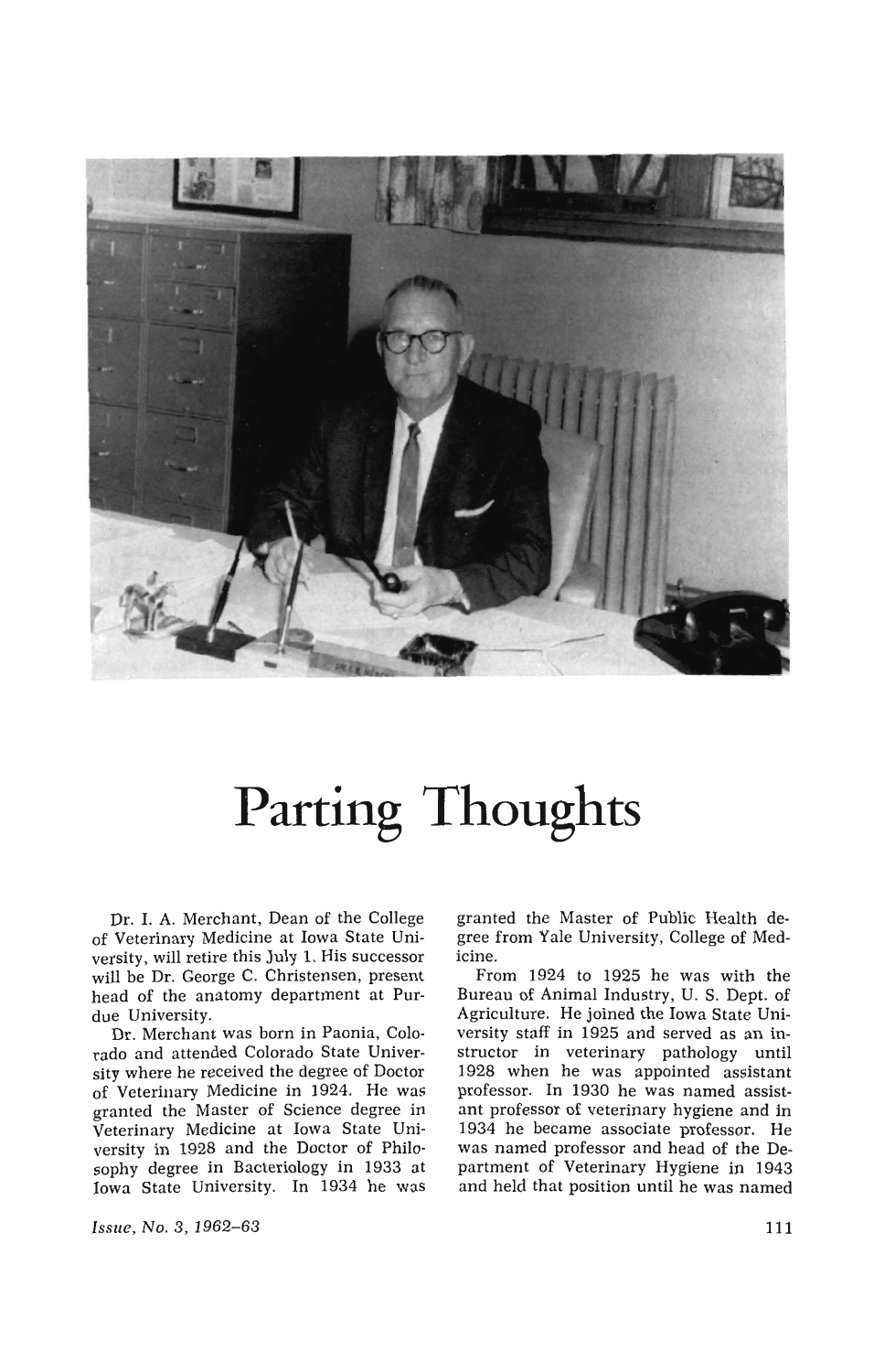dean of the College of Veterinary Medicine in 1952.

Dr. Merchant is the author of several papers and textbooks in the field of veterinary bacteriology and infectious diseases of animals. His text, "Veterinary Bacteriology and Virology" is used in most of the Colleges of Veterinary Medicine and has been translated into Japanese and Spanish.

He is a member of Phi Zeta, veterinary medicine honorary, and served as president of that group in 1941; Phi Kappa Phi, all-university honorary; Sigma Xi, science honorary; Delta Omega, public health professional honorary. He is also a member of the American Veterinary Medical Association; Iowa Veterinary Medical Association, president in 1960, and is currently chairman of the Advisory Committee; Iowa Interprofessional Association, president in 1957; American Board of Veterinary Public Health; U. S. Livestock Sanitary Association; American Association for the Advancement of Science; and the Ames Rotary Club of which he was president in 1947.

In 1956 he was consultant to the Pan American Sanitary Bureau in South American countries, advising the Colleges of Veterinary Medicine concerning curricula and the teaching of veterinary medicine. In 1959 he was American education specialist with the Department of State, visiting Colleges of Veterinary Medicine and scientific institutions in Spain, France, the Netherlands and Germany. Currently Dr. Merchant is a member of the Training Grant Committee on Allergy and Infectious Diseases, National Institutes of Health, and makes numerous project site visits to Medical Schools and Colleges of Veterinary Medicine.

Dr. Merchant is a member of St. John's Episcopal Church. Dr. and Mrs. Merchant have three children-Nancy (Mrs. John Lysen), Mary Alice (Mrs. Gene Lamoureaux), and James.

Dr. Merchant, contemplating his retirement, had these comments on the past, present, and future of veterinary medicine:

When one reaches the age of semiretirement, it gives him the privilege of reminiscing. In looking back, I find that a number of fortunate circumstances had a bearing on my future career. When I graduated from Paonia, Colorado High School in 1916, I received the "Emory Cup" which was given by a local owner of a clothing store to the boy who was the best student and athlete in the class. Not desiring to be a rancher the rest of my life, I took a job in the Emory store. Soon thereafter my uncle and aunt from Los Angeles visited us and persuaded me to go back with them and seek my fortunes in the Golden West. This I did and worked in Los Angeles for two years. Unfortunately, an almost fatal case of pneumonia in 1918 sent me back home to recuperate. In the meantime, Fred Emory had moved to Fort Collins, Colorado. So, after a year of ranch life I wrote to him for a job. This I obtained and went to Fort Collins. In a year's time he decided to take on a partner which left me out. It was then that a chance meeting with Dr. W. H. Feldman (whom I had known all my life) determined my future. He asked me why I didn't go to college. I said, "What would I study?" He said, "Why not study veterinary medicine?" So I decided to do this and enrolled at Colorado State in the fall of 1920. Many people, including my family, thought I was stupid because they thought veterinary medicine was a dying profession due to the advent of automotive power. This idea must have influenced many young men those days because classes were really small. There were 16 in our class. This was lucky for us because we had excellent instruction.

During college days another very fortunate thing happened. A young girl by the name of Iza Marie White transferred from the University of Califorina to Colorado State. We were engaged during our senior year but in those days a man should have a job before he would get married. I felt happy indeed to get a job in the Meat Inspection Division of the U.S.D.A. at Omaha, Nebraska, upon graduation. All the while I wanted a job in pathology at some institution but these jobs didn't exist during the semi-depression days of 1924. In the fall of 1925 I learned that such a position was open at Iowa State. I im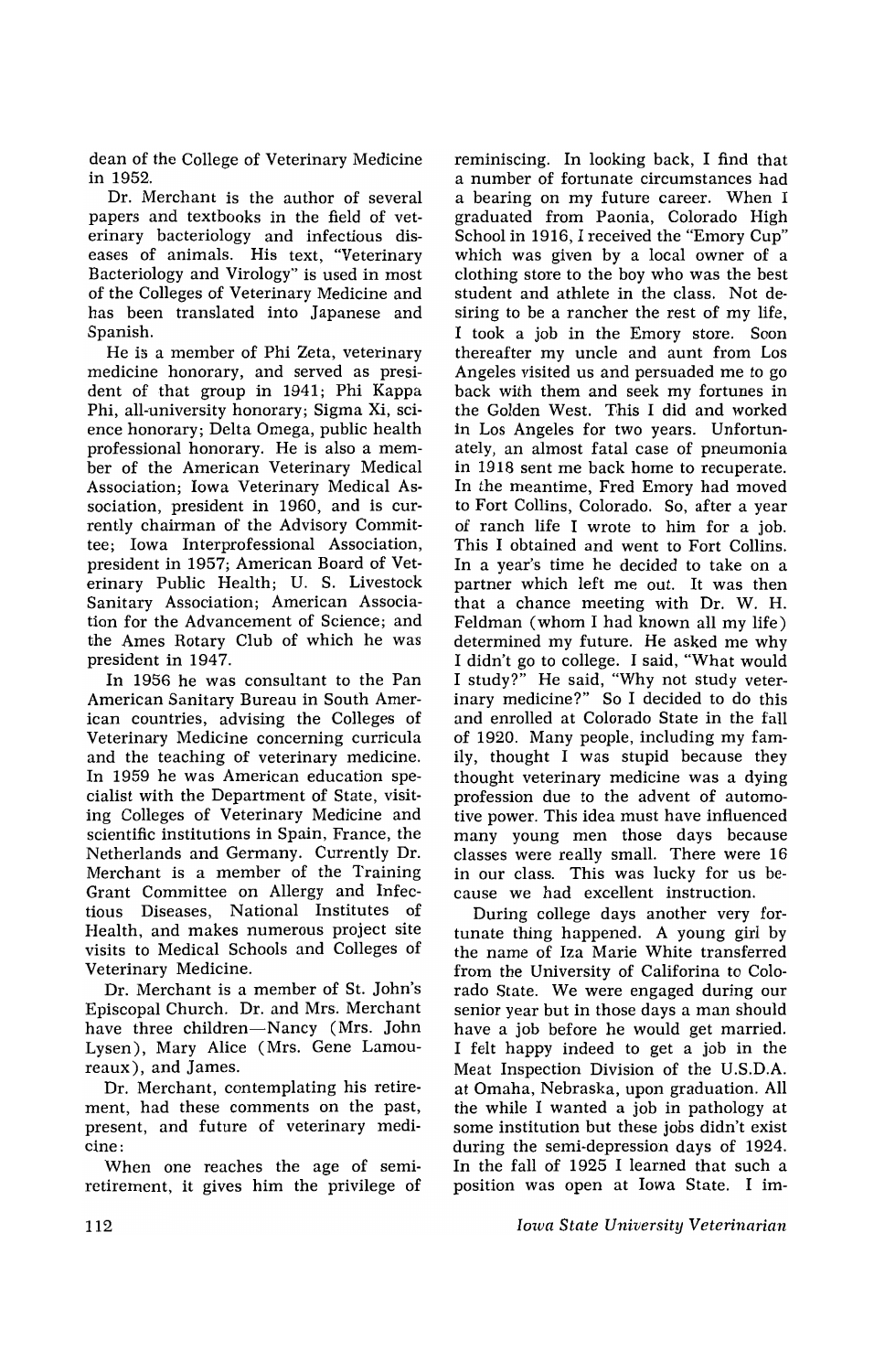mediately applied to Dr. E. A. Benbrook for the position which I took in November, 1925. I had my job and my girl, so we were married on December 25, 1925, and we have lived in Ames ever since.

The College of Veterinary Medicine at Iowa State has always had the reputation of being one of the outstanding schools in the United States and since I have seen European schools, I would say the world. This was not by accident but due to the capabilities of Stange, Bergman, Bemis, Covault, Murray, Murphy, Benbrook, Walsh, Guard, Rice, Fowler, Foust, Runnells, Hewitt, Biester, Schwarte, Lee and Emmerson. I always felt fortunate to be associated with them during my professional years at Iowa State.

We came through the lean depression years to find that veterinary medicine was not dying, not even sick. When 125 young men enrolled the fall of 1931, it was apparent that the growth of the livestock industry and the need of veterinary medicine to take care of its health was a solid start which has been rolling along ever since.

There are a number of things which have been responsible for the growth of veterinary medicine during the past thirty years. The population growth of our country has caused a growth in our animal herds and flocks. The value of food animals has increased. Small animal practice has had a phenomenal increase. Eradication of tuberculosis and brucellosis, meat inspection and animal disease control by federal and state agencies have played significant roles in proving the value of veterinary medicine to the animal industry. The increased employment of the veterinarian in national, state and local public health departments has been a contributing factor in our development. The participation of graduates of veterinary medicine in scientific research has elevated the profession in the scientific world. The increased role of the veterinarian in agricultural extension services attests to his capabilities in this field. Industry has always needed our graduates. In recent years the professional knowledge of the veterinarian is recognized by practically all of the medical schools of

the country by placing him in charge of experimental animal colonies. The Army and the Air Force have well established veterinary services which are recognized throughout the world for their excellence. My concern is not that there will be no jobs for our graduates but that veterinary medicine can do all things which the public expects of it.

As I mentioned previously, Iowa State has made significant contributions to all of the above areas of our professional development. Outstanding men in all of these fields have had their professional education and many have had their graduate education at this institution. We are all exceedingly proud of them and are glad we have had a hand in their education.

No dean should delude himself into thinking that accomplishments during his period of office were due solely to his efforts. They are due to the department heads, the teaching staff, the research staff, the secretaries, the technicians, the animal caretakers, and the janitors. So it is with considerable pride that I can list those things which have been accomplished at Iowa State during the past eleven years, all the while recognizing that they were based upon many early endeavors and solid foundation. We were fortunate to have a good heritage. It will be impossible to describe all of the accomplishments but the following list will summarize them:

- 1. The high standards for selecting students have been maintained and strengthened.
- 2. The high standards of the staff likewise have been maintained and strengthened.
- 3. The moral and professional dignity of the student body and staff has been kept inviolate.
- 4. Those who have graduated during the past ten years have found they do not have to apologize for their lack of education in the art and science of veterinary medicine. If they do, it is their fault.
- 5. Our capital improvements have been well over one million dollars. It is doubtful if we could replace our pres-

*Issue,* No.3, 1962-63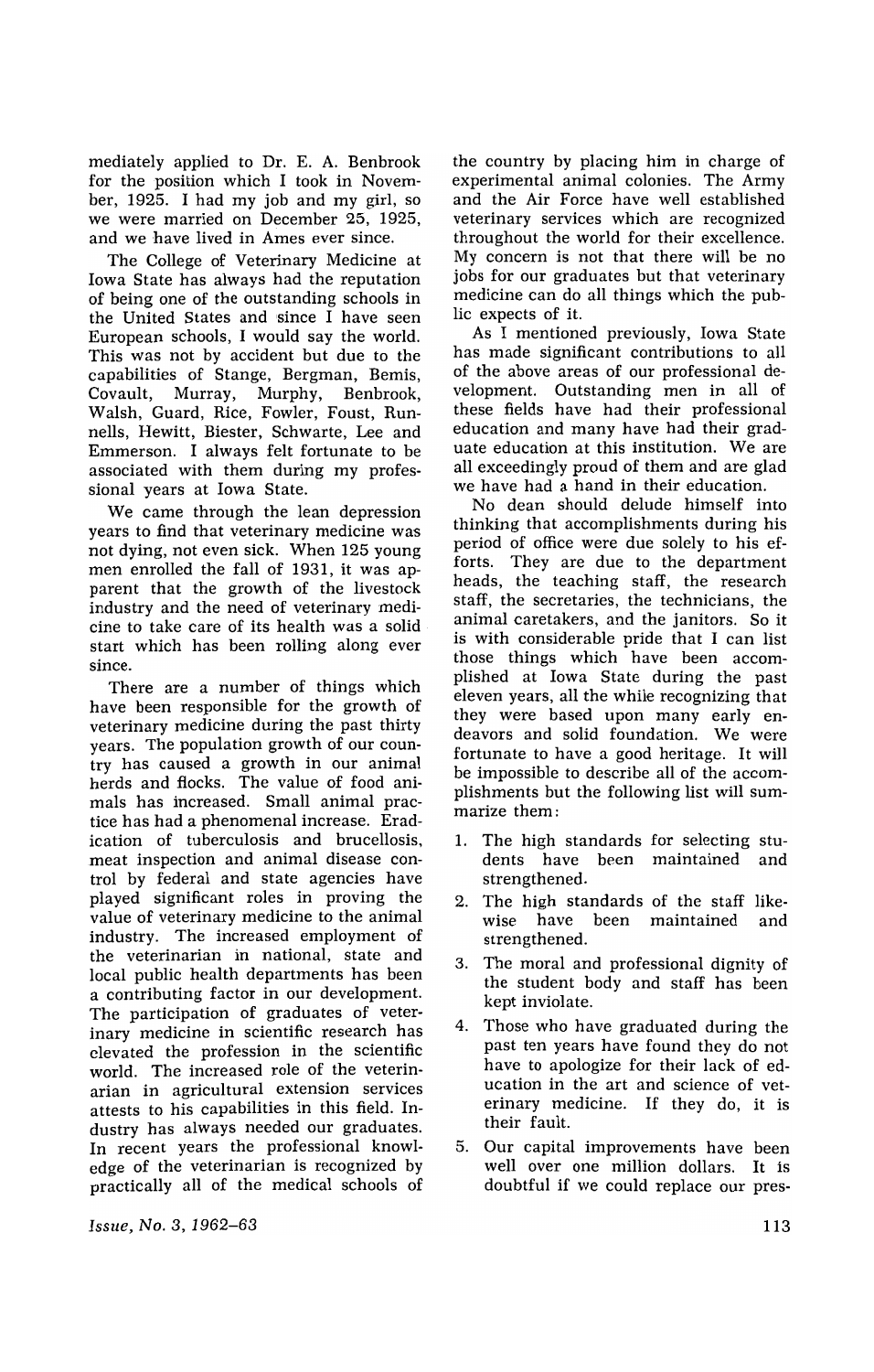ent buildings and land with eight million dollars. Here are some of the major improvements:

- a) The Veterinary Medical Laboratory Building which houses the Diagnostic Laboratory, the Hygiene Department, part of the Pathology Department, the Student Reading Room, and a room for the staff of the IS.U. Veterinarian.
- b) Renovation of the old Clinic Building for the Department of Anatomy.
- c) Renovation of the basement and related corridors for the Department of Physiology.
- d) Construction of the Biomedical Electronics Laboratory which is a research facility for the Departments of Anatomy, Physiology and Pharmacology, and Electrical Engineering.
- e) Renovation of the old Military Stables for experimental surgery and an obstetrics laboratory.
- f) Renovation of the Military Barracks Building for an experimental toxicology laboratory.
- g) Converting the small animal isolation quarters for the Ambulatory Clinic.
- h) Remodeling the small animal area to provide two examining rooms and two surgery rooms.
- i) Construction of an x-ray study room, which has just been completed.
- j) Acquisition of forty-eight acres of land adjoining the Research Institute and the Construction of barns and pens for the maintenance of experimental cattle.
- k) Construction of an Isolation Building at the Research Institute, which is now being completed.
- 1) Numerous areas have been painted, remodeled, and provided with new lighting fixtures.
- 6. Ten years ago there were 47 members of the faculty, now there are 73. In 1952 there were 28 stenographers, technicians and caretakers, in 1962 there were 58.
- 7. Ten years ago our annual budget was \$510,767, now it is \$1,018,588. In addition, \$225,000 are available from a variety of research grants.
- 8. The average salaries for the different staff ranks were increased.

|                              | 1952    | 1962     |
|------------------------------|---------|----------|
| Department Heads             | \$8,965 | \$14,660 |
| Associate Professors \$7,000 |         | \$10,257 |
| Assistant Professors \$5,336 |         | \$9.411  |
| Instructors                  | \$5,013 | \$7,825  |

9. In 1951-52 the annual budget for the purchase of equipment was \$6,000. In 1961-62 we spent \$46,600 for equipment.

In order for a College to maintain its high rank among the colleges of the world, it must continue to improve and long-range plans have been made. Here are a few of them:

- 1. Remodeling of the physiology undergraduate laboratories.
- 2. Remodeling of the large animal surgery area.
- 3. Remodeling of the clinic garage to provide more stall space.
- 4. Construction of a section connecting the two clinic wings to provide more stall space.
- 5. Remodeling of buildings at the Research Institute to provide more laboratory space.
- 6. Construction of pens and kennels at the Research Institute to provide facilities for production of dogs for special types of research.
- 7. Construction of a building across the south side of the Quadrangle to provide space for the Department of Physiology and Pharmacology as well as an Administration Suite.
- 8. Construction of a wing on the Clinic Building to provide space for the small animal clinic and facilities for research.

If the College of Veterinary Medicine is to remain on campus, the spaces on either side of the Administration Building must be filled with two-story buildings. Unfortunately, our space for expansion is limited. As the University grows, our buildings may be used for other purposes and a 50-acre plot of nearby land must

*Iowa State University Veterinarian*